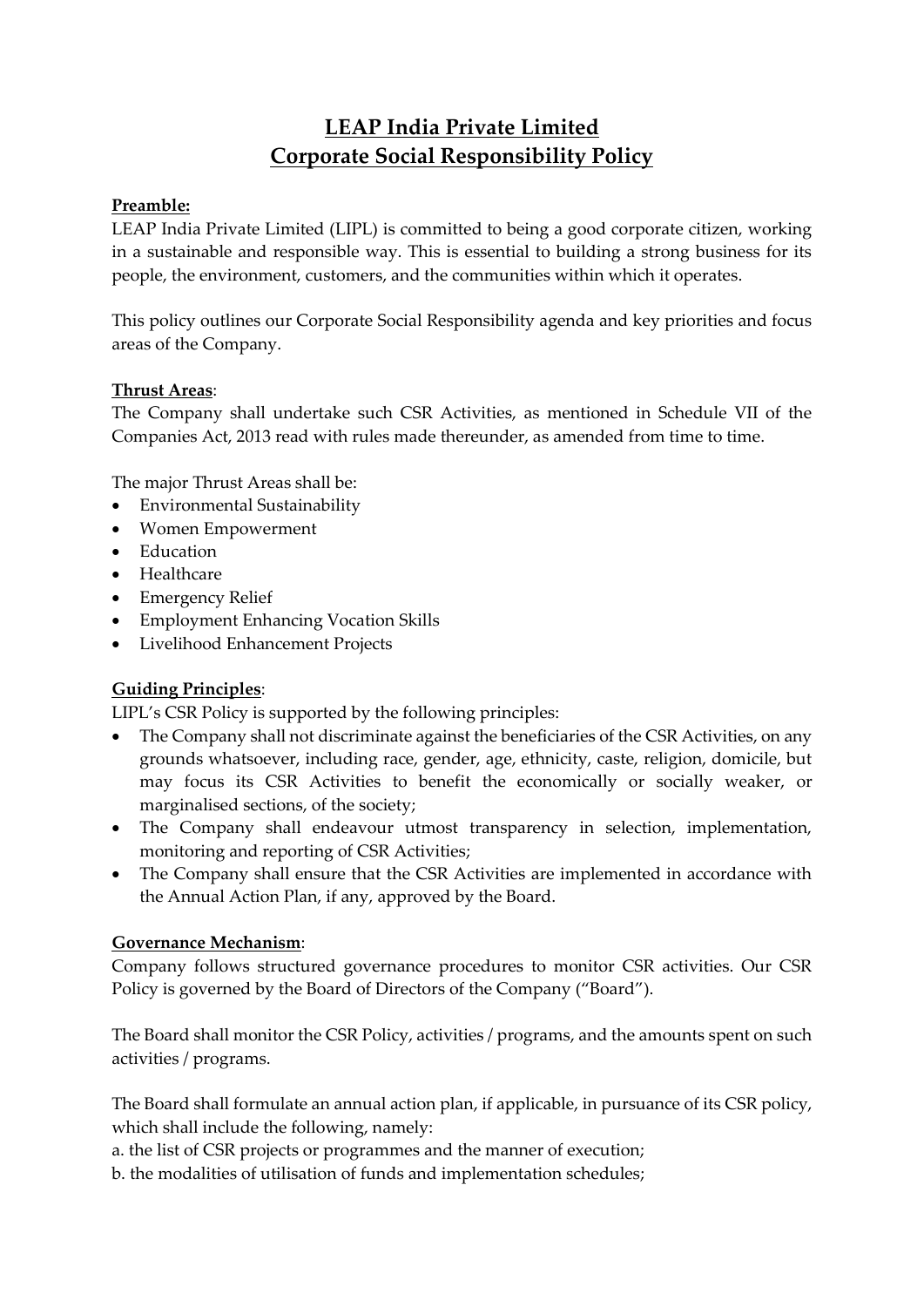c. monitoring and reporting mechanism; and

d. details of need and impact assessment, if any, for the projects undertaken by the company.

The Board may alter such plan at any time during the financial year, based on the reasonable justification to that effect.

The Board shall ensure that the CSR activities are undertaken by the Company itself or through a company/entity in accordance with the Companies Act, 2013 as amended from time to time.

The Board shall satisfy itself that the funds disbursed have been utilised for the purposes and in the manner as approved by it and the Chief Financial Officer or the person responsible for financial management shall certify to the effect.

In case of ongoing project, the Board shall monitor the implementation of the project with reference to the approved timelines and year‐wise allocation and shall be competent to make modifications, if any, for smooth implementation of the project within the overall permissible time period.

The Board shall ensure that the administrative overheads shall not exceed 5 (five) percent of total CSR expenditure of the company for the financial year. The Board shall also ensure that surplus, if any arising from CSR programs and/or any amount unspent on the CSR activities shall be dealt in accordance with the provisions of the Companies Act, 2013.

#### **Funding, Selection and Monitoring of CSR Projects**:

The Board may receive requests for funding of projects throughout the financial year. The Board shall deliberate on the proposals and approve proposals for implementation at its discretion. The Board has devised a "transparent funding / selection / monitoring mechanism" for various CSR Projects / Programs / Activities undertaken by the Company including conduct of impact studies, where it deems necessary, of CSR Projects / Programs, through independent third-party agencies or internal resources. Management shall monitor the status of each project and will report its findings to the Board periodically. Simultaneously, Management also obtains feedback from various beneficiaries of CSR Projects / Activities / Programmes undertaken by the Company to measure their benefits.

### **Disclosures**:

The CSR policy and details of CSR Activities approved by the Board, if any, shall be available on the Company's website.

Annual report on CSR Activities, if applicable, shall be included in the Board's Report forming part of Company's Annual Report.

#### **Limitation and Amendment:**

The Board of Directors may in their discretion, make any changes/modifications and/or amendments to this Policy from time to time for making suitable amendments for better implementation of the Policy. In the event of any conflict between the provisions of this Policy